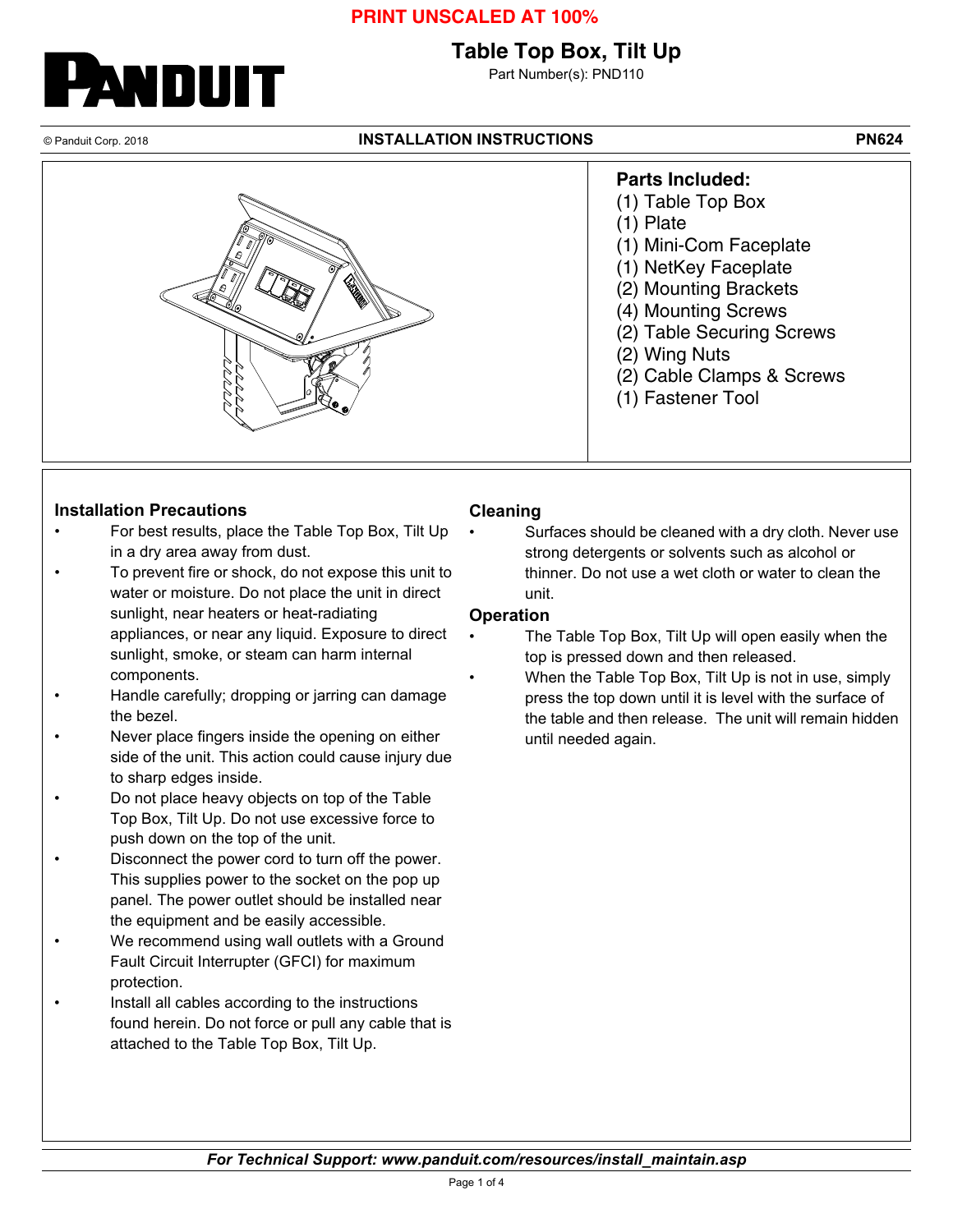### **PRINT UNSCALED AT 100%**



*For Technical Support: www.panduit.com/resources/install\_maintain.asp*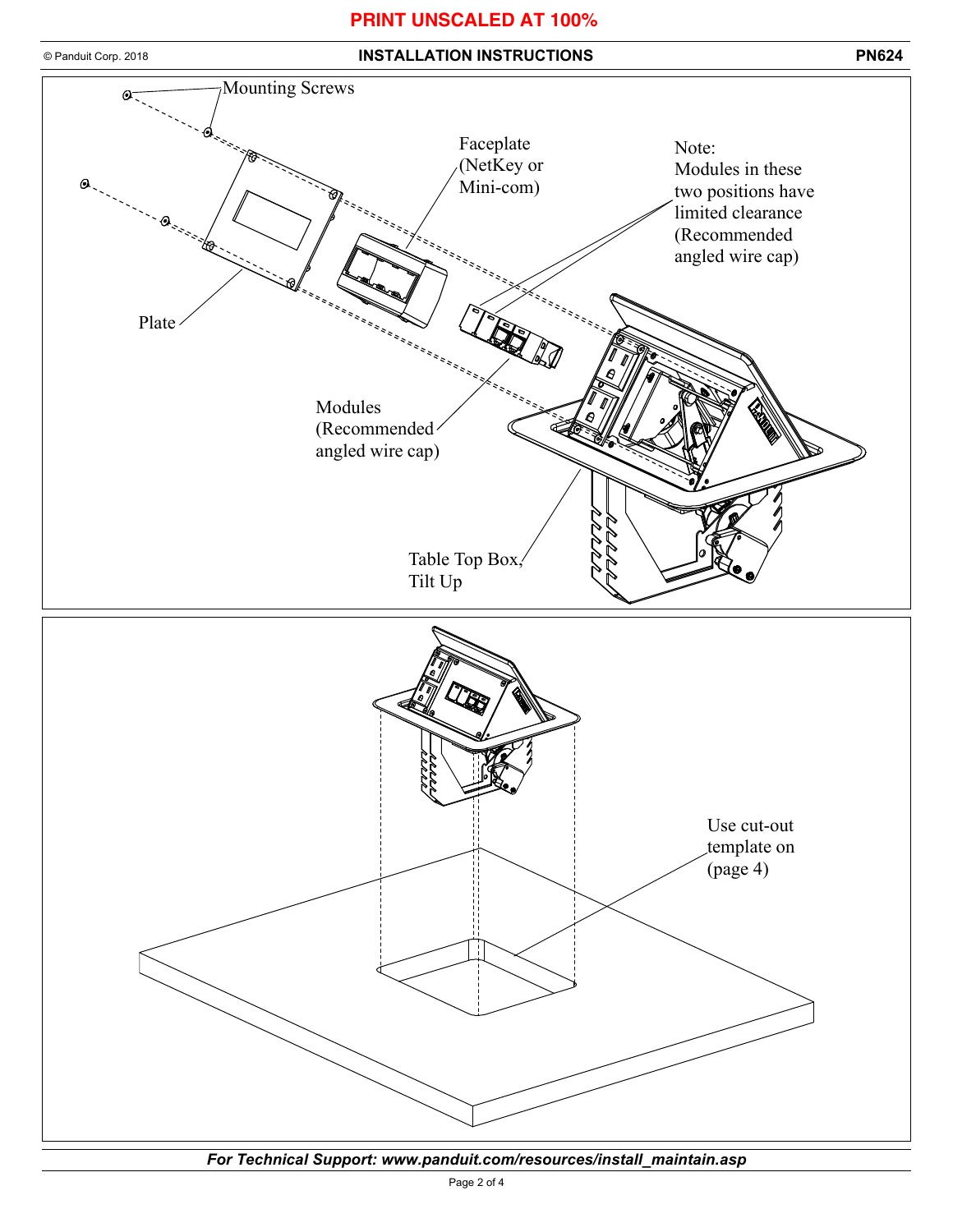## **PRINT UNSCALED AT 100%**